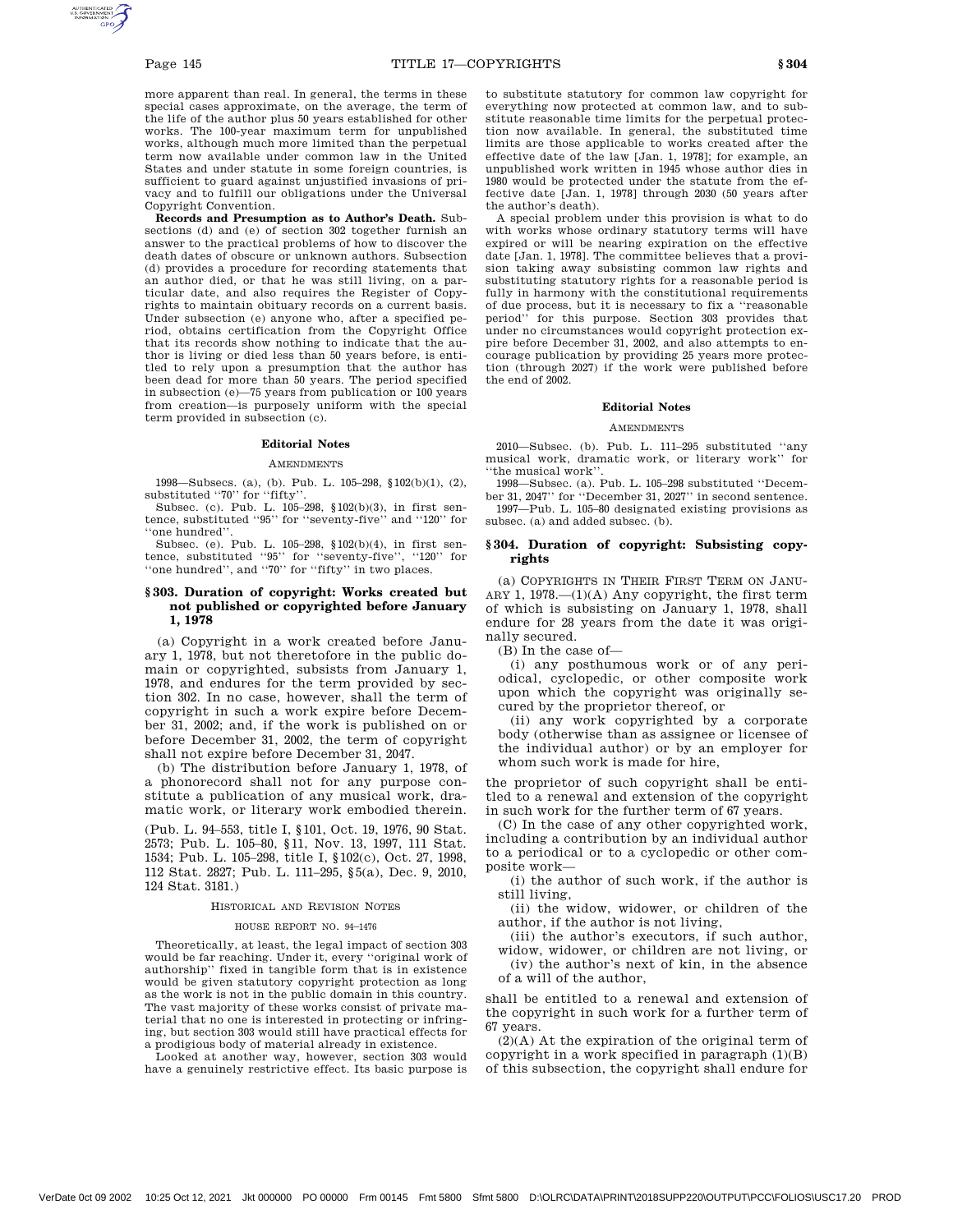a renewed and extended further term of 67 years, which—

(i) if an application to register a claim to such further term has been made to the Copyright Office within 1 year before the expiration of the original term of copyright, and the claim is registered, shall vest, upon the beginning of such further term, in the proprietor of the copyright who is entitled to claim the renewal of copyright at the time the application is made; or

(ii) if no such application is made or the claim pursuant to such application is not registered, shall vest, upon the beginning of such further term, in the person or entity that was the proprietor of the copyright as of the last day of the original term of copyright.

(B) At the expiration of the original term of copyright in a work specified in paragraph  $(1)(C)$ of this subsection, the copyright shall endure for a renewed and extended further term of 67 years, which—

(i) if an application to register a claim to such further term has been made to the Copyright Office within 1 year before the expiration of the original term of copyright, and the claim is registered, shall vest, upon the beginning of such further term, in any person who is entitled under paragraph  $(1)(C)$  to the renewal and extension of the copyright at the time the application is made; or

(ii) if no such application is made or the claim pursuant to such application is not registered, shall vest, upon the beginning of such further term, in any person entitled under paragraph  $(1)(C)$ , as of the last day of the original term of copyright, to the renewal and extension of the copyright.

(3)(A) An application to register a claim to the renewed and extended term of copyright in a work may be made to the Copyright Office—

(i) within 1 year before the expiration of the original term of copyright by any person entitled under paragraph  $(1)(B)$  or  $(C)$  to such further term of 67 years; and

(ii) at any time during the renewed and extended term by any person in whom such further term vested, under paragraph (2)(A) or (B), or by any successor or assign of such person, if the application is made in the name of such person.

(B) Such an application is not a condition of the renewal and extension of the copyright in a work for a further term of 67 years.

(4)(A) If an application to register a claim to the renewed and extended term of copyright in a work is not made within 1 year before the expiration of the original term of copyright in a work, or if the claim pursuant to such application is not registered, then a derivative work prepared under authority of a grant of a transfer or license of the copyright that is made before the expiration of the original term of copyright may continue to be used under the terms of the grant during the renewed and extended term of copyright without infringing the copyright, except that such use does not extend to the preparation during such renewed and extended term of other derivative works based upon the copyrighted work covered by such grant.

(B) If an application to register a claim to the renewed and extended term of copyright in a work is made within 1 year before its expiration, and the claim is registered, the certificate of such registration shall constitute prima facie evidence as to the validity of the copyright during its renewed and extended term and of the facts stated in the certificate. The evidentiary weight to be accorded the certificates of a registration of a renewed and extended term of copyright made after the end of that 1-year period shall be within the discretion of the court.

(b) COPYRIGHTS IN THEIR RENEWAL TERM AT THE TIME OF THE EFFECTIVE DATE OF THE SONNY BONO COPYRIGHT TERM EXTENSION ACT.—Any copyright still in its renewal term at the time that the Sonny Bono Copyright Term Extension Act becomes effective shall have a copyright term of 95 years from the date copyright was originally secured.

(c) TERMINATION OF TRANSFERS AND LICENSES COVERING EXTENDED RENEWAL TERM.—In the case of any copyright subsisting in either its first or renewal term on January 1, 1978, other than a copyright in a work made for hire, the exclusive or nonexclusive grant of a transfer or license of the renewal copyright or any right under it, executed before January 1, 1978, by any of the persons designated by subsection  $(a)(1)(C)$ of this section, otherwise than by will, is subject to termination under the following conditions:

(1) In the case of a grant executed by a person or persons other than the author, termination of the grant may be effected by the surviving person or persons who executed it. In the case of a grant executed by one or more of the authors of the work, termination of the grant may be effected, to the extent of a particular author's share in the ownership of the renewal copyright, by the author who executed it or, if such author is dead, by the person or persons who, under clause (2) of this subsection, own and are entitled to exercise a total of more than one-half of that author's termination interest.

(2) Where an author is dead, his or her termination interest is owned, and may be exercised, as follows:

(A) The widow or widower owns the author's entire termination interest unless there are any surviving children or grandchildren of the author, in which case the widow or widower owns one-half of the author's interest.

(B) The author's surviving children, and the surviving children of any dead child of the author, own the author's entire termination interest unless there is a widow or widower, in which case the ownership of onehalf of the author's interest is divided among them.

(C) The rights of the author's children and grandchildren are in all cases divided among them and exercised on a per stirpes basis according to the number of such author's children represented; the share of the children of a dead child in a termination interest can be exercised only by the action of a majority of them.

(D) In the event that the author's widow or widower, children, and grandchildren are not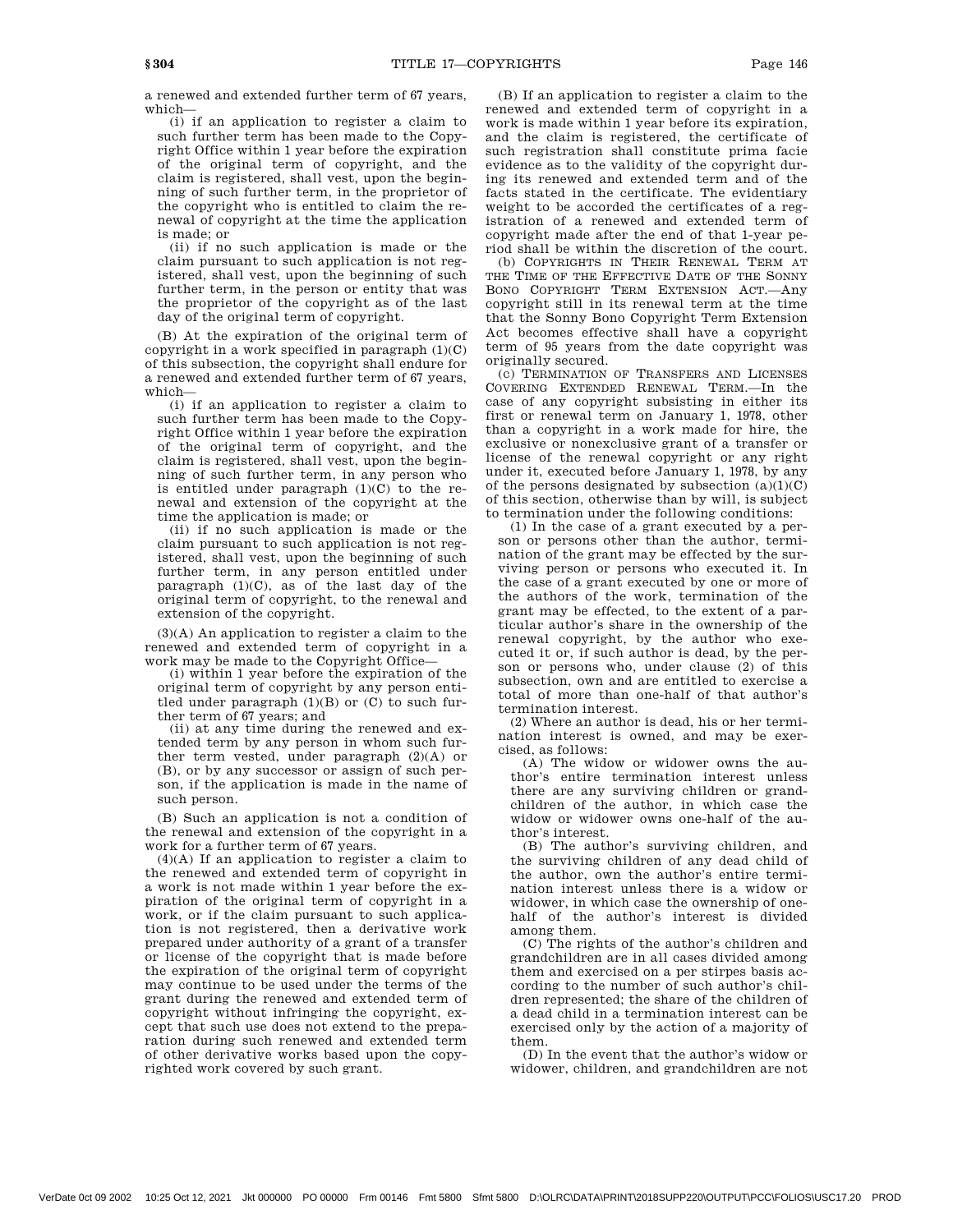living, the author's executor, administrator, personal representative, or trustee shall own the author's entire termination interest.

(3) Termination of the grant may be effected at any time during a period of five years beginning at the end of fifty-six years from the date copyright was originally secured, or beginning on January 1, 1978, whichever is later.

(4) The termination shall be effected by serving an advance notice in writing upon the grantee or the grantee's successor in title. In the case of a grant executed by a person or persons other than the author, the notice shall be signed by all of those entitled to terminate the grant under clause (1) of this subsection, or by their duly authorized agents. In the case of a grant executed by one or more of the authors of the work, the notice as to any one author's share shall be signed by that author or his or her duly authorized agent or, if that author is dead, by the number and proportion of the owners of his or her termination interest required under clauses  $(1)$  and  $(2)$  of this subsection, or by their duly authorized agents.

(A) The notice shall state the effective date of the termination, which shall fall within the five-year period specified by clause (3) of this subsection, or, in the case of a termination under subsection (d), within the five-year period specified by subsection  $(d)(2)$ , and the notice shall be served not less than two or more than ten years before that date. A copy of the notice shall be recorded in the Copyright Office before the effective date of termination, as a condition to its taking effect.

(B) The notice shall comply, in form, content, and manner of service, with requirements that the Register of Copyrights shall prescribe by regulation.

(5) Termination of the grant may be effected notwithstanding any agreement to the contrary, including an agreement to make a will or to make any future grant.

(6) In the case of a grant executed by a person or persons other than the author, all rights under this title that were covered by the terminated grant revert, upon the effective date of termination, to all of those entitled to terminate the grant under clause (1) of this subsection. In the case of a grant executed by one or more of the authors of the work, all of a particular author's rights under this title that were covered by the terminated grant revert, upon the effective date of termination, to that author or, if that author is dead, to the persons owning his or her termination interest under clause (2) of this subsection, including those owners who did not join in signing the notice of termination under clause (4) of this subsection. In all cases the reversion of rights is subject to the following limitations:

(A) A derivative work prepared under authority of the grant before its termination may continue to be utilized under the terms of the grant after its termination, but this privilege does not extend to the preparation after the termination of other derivative works based upon the copyrighted work covered by the terminated grant.

(B) The future rights that will revert upon termination of the grant become vested on the date the notice of termination has been served as provided by clause (4) of this subsection.

(C) Where the author's rights revert to two or more persons under clause (2) of this subsection, they shall vest in those persons in the proportionate shares provided by that clause. In such a case, and subject to the provisions of subclause (D) of this clause, a further grant, or agreement to make a further grant, of a particular author's share with respect to any right covered by a terminated grant is valid only if it is signed by the same number and proportion of the owners, in whom the right has vested under this clause, as are required to terminate the grant under clause (2) of this subsection. Such further grant or agreement is effective with respect to all of the persons in whom the right it covers has vested under this subclause, including those who did not join in signing it. If any person dies after rights under a terminated grant have vested in him or her, that person's legal representatives, legatees, or heirs at law represent him or her for purposes of this subclause.

 $(D)$  A further grant, or agreement to make a further grant, of any right covered by a terminated grant is valid only if it is made after the effective date of the termination. As an exception, however, an agreement for such a further grant may be made between the author or any of the persons provided by the first sentence of clause (6) of this subsection, or between the persons provided by subclause (C) of this clause, and the original grantee or such grantee's successor in title, after the notice of termination has been served as provided by clause (4) of this subsection.

(E) Termination of a grant under this subsection affects only those rights covered by the grant that arise under this title, and in no way affects rights arising under any other Federal, State, or foreign laws.

(F) Unless and until termination is effected under this subsection, the grant, if it does not provide otherwise, continues in effect for the remainder of the extended renewal term.

(d) TERMINATION RIGHTS PROVIDED IN SUB-SECTION (c) WHICH HAVE EXPIRED ON OR BEFORE THE EFFECTIVE DATE OF THE SONNY BONO COPY-RIGHT TERM EXTENSION ACT.—In the case of any copyright other than a work made for hire, subsisting in its renewal term on the effective date of the Sonny Bono Copyright Term Extension Act for which the termination right provided in subsection (c) has expired by such date, where the author or owner of the termination right has not previously exercised such termination right, the exclusive or nonexclusive grant of a transfer or license of the renewal copyright or any right under it, executed before January 1, 1978, by any of the persons designated in subsection  $(a)(1)(C)$ of this section, other than by will, is subject to termination under the following conditions:

(1) The conditions specified in subsections  $(c)(1)$ ,  $(2)$ ,  $(4)$ ,  $(5)$ , and  $(6)$  of this section apply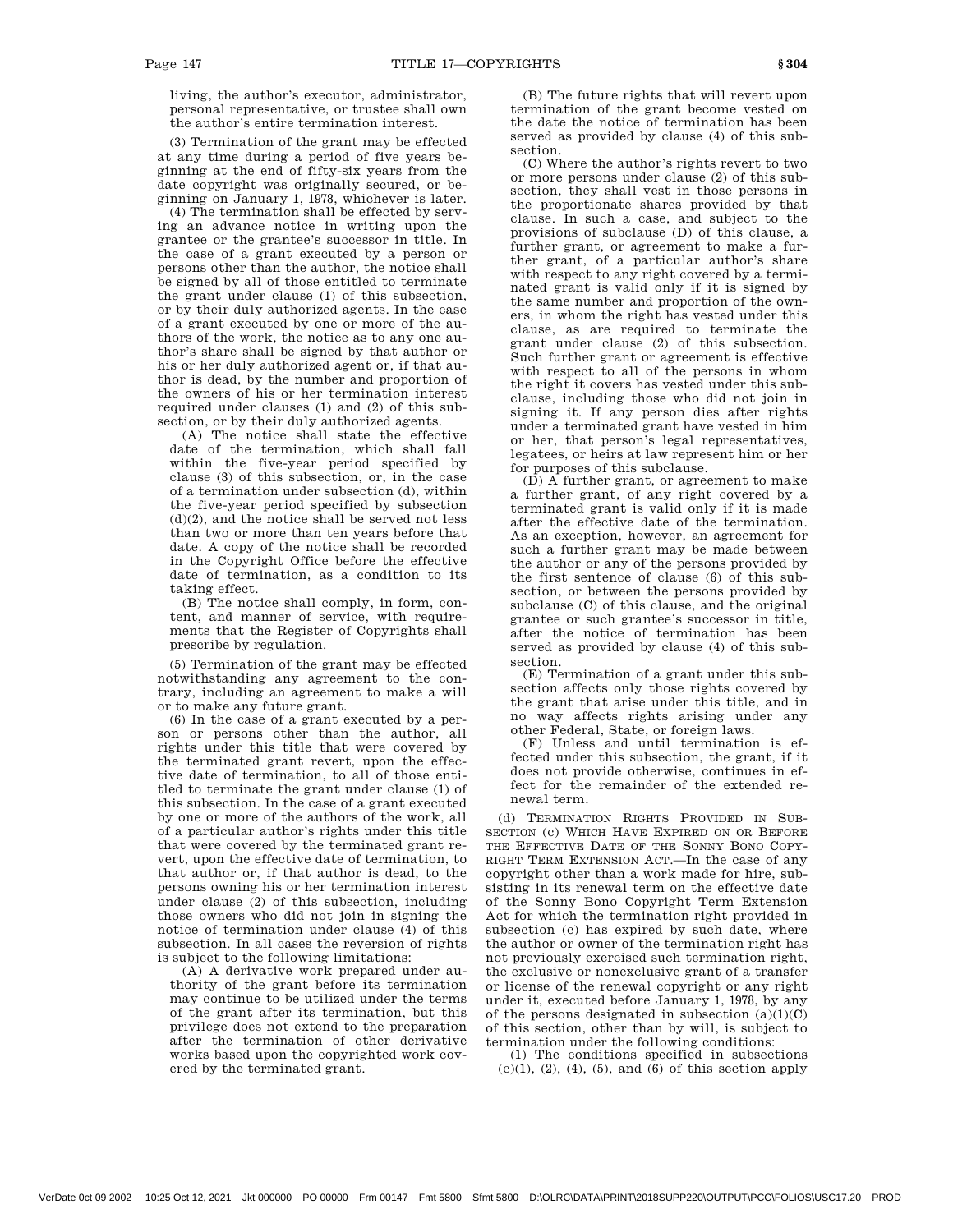to terminations of the last 20 years of copyright term as provided by the amendments made by the Sonny Bono Copyright Term Extension Act.

(2) Termination of the grant may be effected at any time during a period of 5 years beginning at the end of 75 years from the date copyright was originally secured.

(Pub. L. 94–553, title I, §101, Oct. 19, 1976, 90 Stat. 2573; Pub. L. 102–307, title I, §102(a), (d), June 26, 1992, 106 Stat. 264, 266; Pub. L. 105–80, §12(a)(9), Nov. 13, 1997, 111 Stat. 1535; Pub. L. 105–298, title I, §§102(d)(1), 103, Oct. 27, 1998, 112 Stat. 2827, 2829; Pub. L. 107–273, div. C, title III, §13210(10), Nov. 2, 2002, 116 Stat. 1910.)

# HISTORICAL AND REVISION NOTES

# HOUSE REPORT NO. 94–1476

The arguments in favor of lengthening the duration of copyright apply to subsisting as well as future copyrights. The bill's basic approach is to increase the present 56-year term to 75 years in the case of copyrights subsisting in both their first and their renewal terms.

**Copyrights in Their First Term.** Subsection (a) of section 304 reenacts and preserves the renewal provision, now in Section 24 of the statute [section 24 of former title 17], for all of the works presently in their first 28 year term. A great many of the present expectancies in these cases are the subject of existing contracts, and it would be unfair and immensely confusing to cut off or alter these interests. Renewal registration will be required during the 28th year of the copyright but the length of the renewal term will be increased from 28 to 47 years.

Although the bill preserves the language of the present renewal provision without any change in substance, the Committee intends that the reference to a ''posthumous work'' in this section has the meaning given to it in *Bartok v. Boosey & Hawkes, Inc*., 523 F.2d 941 (2d Cir. 1975)—one as to which no copyright assignment or other contract for exploitation of the work has occurred during an author's lifetime, rather than one which is simply first published after the author's death.

**Copyrights in Their Renewal Term.** Renewed copyrights that are subsisting in their second term at any time during the period between December 31, 1976, and December 31, 1977, inclusive, would be extended under section 304(b) to run for a total of 75 years. This provision would add another 19 years to the duration of any renewed copyright whose second term started during the 28 years immediately preceding the effective date of the act (January 1, 1978). In addition, it would extend by varying lesser amounts the duration of renewal copyrights already extended under Public Laws 87–668, 89–142, 90–141, 90–416, 91–147, 91–555, 92–170, 92–566, and 93–573, all of which would otherwise expire on December 31, 1976. The subsection would also extend the duration of renewal copyrights whose second 28-year term is scheduled to expire during 1977. In none of these cases, however, would the total terms of copyright for the work be longer than 75 years.

Subsection (b) also covers the special situation of a subsisting first-term copyright that becomes eligible for renewal registration during the year before the act comes into effect. If a renewal registration is not made before the effective date [Jan. 1, 1978], the case is governed by the provisions of section 304(a) [subsec. (a) of this section]. If a renewal registration is made during the year before the new law takes effect, however, the copyright would be treated as if it were already subsisting in its second term and would be extended to the full period of 75 years without the need for further renewal.

**Termination of Grants Covering Extended Term.** An issue underlying the 19-year extension of renewal terms under both subsections (a) and (b) of section 304 [subsecs. (a) and (b) of this section] is whether, in a case where their rights have already been transferred, the author or the dependents of the author should be given a chance to benefit from the extended term. The arguments for granting rights of termination are even more persuasive under section 304 than they are under section 203; the extended term represents a completely new property right, and there are strong reasons for giving the author, who is the fundamental beneficiary of copyright under the Constitution, an opportunity to share in it.

Subsection (c) of section 304 is a close but not exact counterpart of section 203. In the case of either a firstterm or renewal copyright already subsisting when the new statute becomes effective [Jan. 1, 1978], any grant of rights covering the renewal copyright in the work, executed before the effective date [Jan. 1, 1978], may be terminated under conditions and limitations similar to those provided in section 203. Except for transfers and licenses covering renewal copyrights already extended under Public Laws 87–668, 89–142, 90–141, 90–416, 91–147, 91–555, 92–170, 92–566, and 93–573, which would become subject to termination immediately upon the coming into effect of the revised law, the 5-year period during which termination could be made effective would start 56 years after copyright was originally secured.

The bill distinguishes between the persons who can terminate a grant under section 203 and those entitled to terminate a grant covering an extended term under section 304. Instead of being limited to transfers and licenses executed by the author, the right of termination under section 304(c) also extends to grants executed by those beneficiaries of the author who can claim renewal under the present law: his or her widow or widower, children, executors, or next of kin. There is good reason for this difference. Under sec-

tion 203, an author's widow or widower and children are given rights of termination if the author is dead, but these rights apply only to grants by the author, and any effort by a widow, widower, or child to transfer contingent future interests under a termination would be ineffective. In contrast, under the present renewal provisions, any statutory beneficiary of the author can make a valid transfer or license of future renewal rights, which is completely binding if the author is dead and the person who executed the grant turns out to be the proper renewal claimant. Because of this, a great many contingent transfers of future renewal rights have been obtained from widows, widowers, children, and next of kin, and a substantial number of these will be binding. After the present 28-year renewal period has ended, a statutory beneficiary who has signed a disadvantageous grant of this sort should have the opportunity to reclaim the extended term.

As explained above in connection with section 203, the bill adopts the principle that, where a transfer or license by the author is involved, termination may be effected by a per stirpes majority of those entitled to terminate, and this principle also applies to the ownership of rights under a termination and to the making of further grants of reverted rights. In general, this principle has also been adopted with respect to the termination of rights under an extended renewal copyright in section 304, but with several differences made necessary by the differences between the legal status of transfers and licenses made after the effective date of the new law [Jan. 1, 1978] (governed by section 203) and that of grants of renewal rights made earlier and governed by section 304(c). The following are the most important distinctions between the termination rights under the two sections:

*1. Joint Authorship*.—Under section 304, a grant of renewal rights executed by joint authors during the first term of copyright would be effective only as to those who were living at the time of renewal; where any of them are dead, their statutory beneficiaries are entitled to claim the renewal independently as a new estate. It would therefore be inappropriate to impose a requirement of majority action with respect to transfers executed by two or more joint authors.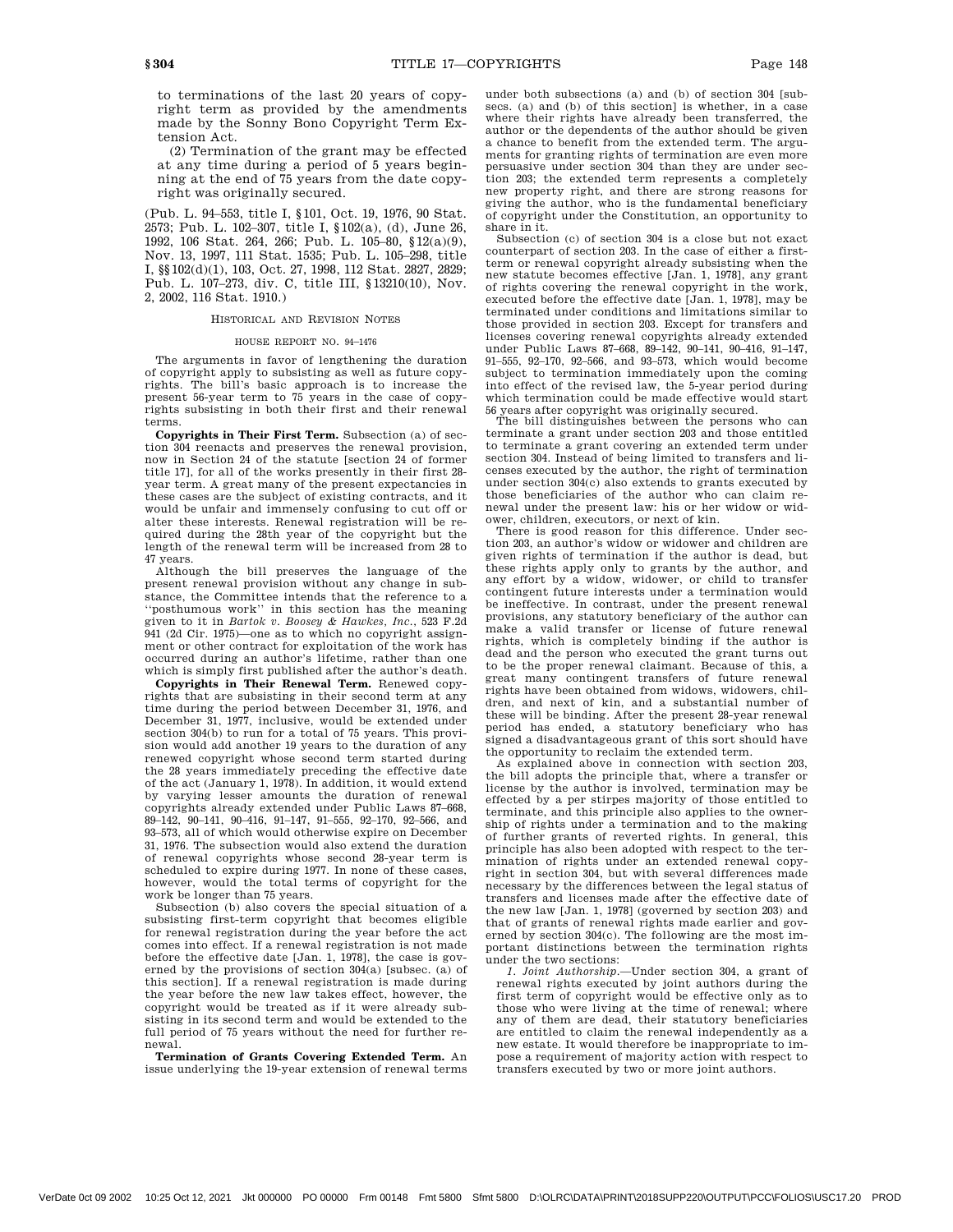*2. Grants Not Executed by Author*.—Section 304(c) adopts the majority principle underlying the amendments of section 203 [section 203 of this title] with respect to the termination rights of a dead author's widow or widower and children. There is much less reason, as a matter of policy, to apply this principle in the case of transfers and licenses of renewal rights executed under the present law by the author's widow, widower, children, executors, or next of kin, and the practical arguments against doing so are conclusive. It is not clear how the shares of a class of renewal beneficiaries are to be divided under the existing law, and greater difficulties would be presented if any attempt were made to apply the majority principle to further beneficiaries in cases where one or more of the renewal beneficiaries are dead. Therefore, where the grant was executed by a person or persons other than the author, termination can be effected only by the unanimous action of the survivors of

those who executed it. *3. Further Grants*.—The reason against adopting a principle of majority action with respect to the right to terminate grants by joint authors and grants not executed by the author apply equally with respect to the right to make further grants under section 304(c). The requirement for majority action in clause (6)(C) is therefore confined to cases where the rights under a grant by the author have reverted to his or her widow or widower, or children, or both. Where the extended term reverts to joint authors or to a class of renewal beneficiaries who have joined in executing a grant, their rights would be governed by the general rules of tenancy in common; each coowner would have an independent right to sell his share, or to use or license the work subject to an accounting.

Nothing contained in this section or elsewhere in this legislation is intended to extend the duration of any license, transfer, or assignment made for a period of less than fifty-six years. If, for example, an agreement provides an earlier termination date or lesser duration, or if it allows the author the right of cancelling or terminating the agreement under certain circumstances, the duration is governed by the agreement. Likewise, nothing in this section or legislation is intended to change the existing state of the law of contracts concerning the circumstances in which an author may terminate a license, transfer or assignment.

Section 304(c)(6)(E) provides that, unless and until termination is effected under this section, the grant, ''if it does not provide otherwise,'' continues for the term of copyright. This section means that, if the agreement does not contain provisions specifying its term or duration, and the author has not terminated the agreement under this section, the agreement continues for the term of the copyright, subject to any right of termination under circumstances which may be specified therein. If, however, an agreement does contain provisions governing its duration—for example, a term of sixty years—and the author has not exercised his or her right of termination under the statute, the agreement will continue according to its terms—in this example, for only sixty years. The quoted language is not to be construed as requiring agreements to reserve the right of termination.

# **Editorial Notes**

# REFERENCES IN TEXT

The Sonny Bono Copyright Term Extension Act, referred to in subsecs. (b) and (d), is title I of Pub. L. 105–298, Oct. 27, 1998, 112 Stat. 2827. The effective date of the Act is the date of enactment of Pub. L. 105–298, which was approved Oct. 27, 1998. For complete classification of this Act to the Code, see Short Title of 1998 Amendment note set out under section 101 of this title and Tables.

#### AMENDMENTS

2002—Subsec. (c)(2)(A) to (C). Pub. L. 107–273, in subpars. (A) to (C), substituted "The" for "the" and, in subpars. (A) and (B), substituted period for semicolon at end.

1998—Subsec. (a)(1)(B), (C). Pub. L. 105–298,  $$102(d)(1)(A)(i)$ , substituted "67" for "47" in concluding provisions.

Subsec. (a)(2)(A), (B). Pub. L. 105–298,  $102(d)(1)(A)(ii)$ , substituted " $67$ " for " $47$ " in introductory provisions.<br>Subsec. (a)(3)(A)(i), (B). Pub. L. 105-298. Subsec. (a)(3)(A)(i), (B). Pub. L. 105–298,

 $$102(d)(1)(A)(iii)$ , substituted "67" for "47". Subsec. (b). Pub. L. 105–298,  $$102(d)(1)(B)$ , amended

heading and text of subsec. (b) generally. Prior to amendment, text read as follows: ''The duration of any copyright, the renewal term of which is subsisting at any time between December 31, 1976, and December 31, 1977, inclusive, or for which renewal registration is made between December 31, 1976, and December 31, 1977, inclusive, is extended to endure for a term of seventyfive years from the date copyright was originally secured.''

Subsec. (c)(2). Pub. L. 105–298, §103(1), struck out ''by his widow or her widower and his or her children or grandchildren'' after ''exercised,'' in introductory provisions.

Subsec. (c)(2)(D). Pub. L. 105–298, §103(2), added subpar. (D).

Subsec. (c)(4)(A). Pub. L. 105–298, §102(d)(1)(C), inserted ''or, in the case of a termination under subsection (d), within the five-year period specified by subsection  $(d)(2)$ ," before "and the notice".

Subsec. (d). Pub. L. 105–298, §102(d)(1)(D), added subsec. (d).

1997—Subsec. (c). Pub. L. 105–80 substituted ''subsection  $(a)(1)(C)$ " for "the subsection  $(a)(1)(C)$ " in introductory provisions.

1992—Subsec. (a). Pub. L. 102–307, §102(a), amended subsec. (a) generally. Prior to amendment, subsec. (a) read as follows: ''COPYRIGHTS IN THEIR FIRST TERM ON JANUARY 1, 1978.—Any copyright, the first term of which is subsisting on January 1, 1978, shall endure for twenty-eight years from the date it was originally secured: *Provided*, That in the case of any posthumous work or of any periodical, cyclopedic, or other composite work upon which the copyright was originally secured by the proprietor thereof, or of any work copyrighted by a corporate body (otherwise than as assignee or licensee of the individual author) or by an employer for whom such work is made for hire, the proprietor of such copyright shall be entitled to a renewal and extension of the copyright in such work for the further term of forty-seven years when application for such renewal and extension shall have been made to the Copyright Office and duly registered therein within one year prior to the expiration of the original term of copyright: *And provided further*, That in the case of any other copyrighted work, including a contribution by an individual author to a periodical or to a cyclopedic or other composite work, the author of such work, if still living, or the widow, widower, or children of the author, if the author be not living, or if such author, widow, widower, or children be not living, then the author's executors, or in the absence of a will, his or her next of kin shall be entitled to a renewal and extension of the copyright in such work for a further term of forty-seven years when application for such renewal and extension shall have been made to the Copyright Office and duly registered therein within one year prior to the expiration of the original term of copyright: *And provided further*, That in default of the registration of such application for renewal and extension, the copyright in any work shall terminate at the expiration of twenty-eight years from the date copyright was originally secured.''

Subsec. (c). Pub. L. 102–307, §102(d), substituted ''subsection  $(a)(1)(C)$ " for "second proviso of subsection  $(a)$ " in introductory provisions.

# **Statutory Notes and Related Subsidiaries**

# EFFECTIVE DATE OF 1992 AMENDMENT

Amendment by Pub. L. 102–307 effective June 26, 1992, but applicable only to copyrights secured between Jan-